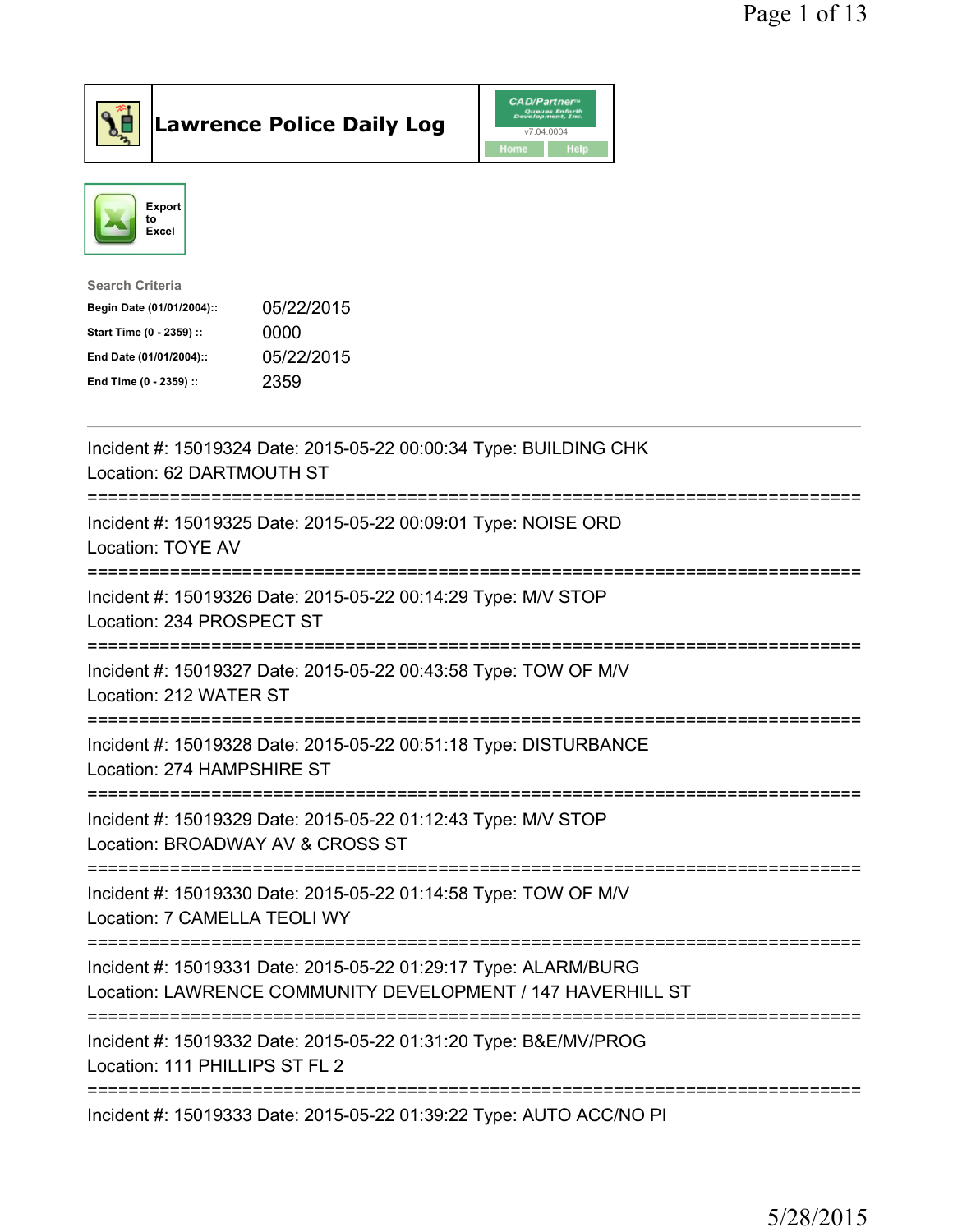Location: 276 HAMPSHIRE ST =========================================================================== Incident #: 15019334 Date: 2015-05-22 01:47:32 Type: M/V STOP Location: ANDOVER ST & S BROADWAY =========================================================================== Incident #: 15019335 Date: 2015-05-22 02:16:30 Type: DISTURBANCE Location: RAILROAD ST =========================================================================== Incident #: 15019336 Date: 2015-05-22 02:30:48 Type: NOISE ORD Location: 115 RIVER POINTE WY FL 2 =========================================================================== Incident #: 15019337 Date: 2015-05-22 03:09:42 Type: ALARM/BURG Location: EXPRESS SHIPPING / 13 NEWBURY ST =========================================================================== Incident #: 15019338 Date: 2015-05-22 03:33:45 Type: UNWANTEDGUEST Location: 39 HANCOCK ST =========================================================================== Incident #: 15019339 Date: 2015-05-22 04:50:02 Type: PRISONER CHK Location: LAWRENCE GENERAL HOSPITAL / 1 GENERAL ST =========================================================================== Incident #: 15019340 Date: 2015-05-22 05:29:55 Type: LARCENY/PAST Location: 43 BASSWOOD ST =========================================================================== Incident #: 15019341 Date: 2015-05-22 06:32:16 Type: M/V STOP Location: 592 HAVERHILL ST =========================================================================== Incident #: 15019342 Date: 2015-05-22 06:38:17 Type: M/V STOP Location: MARKET ST & SALEM ST =========================================================================== Incident #: 15019343 Date: 2015-05-22 06:40:47 Type: MAL DAMAGE Location: 41 FARNHAM ST =========================================================================== Incident #: 15019344 Date: 2015-05-22 06:56:58 Type: M/V STOP Location: OSGOOD ST & SALEM ST =========================================================================== Incident #: 15019345 Date: 2015-05-22 06:58:03 Type: M/V STOP Location: OSGOOD ST & SALEM ST =========================================================================== Incident #: 15019346 Date: 2015-05-22 06:59:06 Type: M/V STOP Location: OSGOOD ST & SALEM ST =========================================================================== Incident #: 15019347 Date: 2015-05-22 06:59:09 Type: STOL/MV/PAS Location: 17 WYMAN ST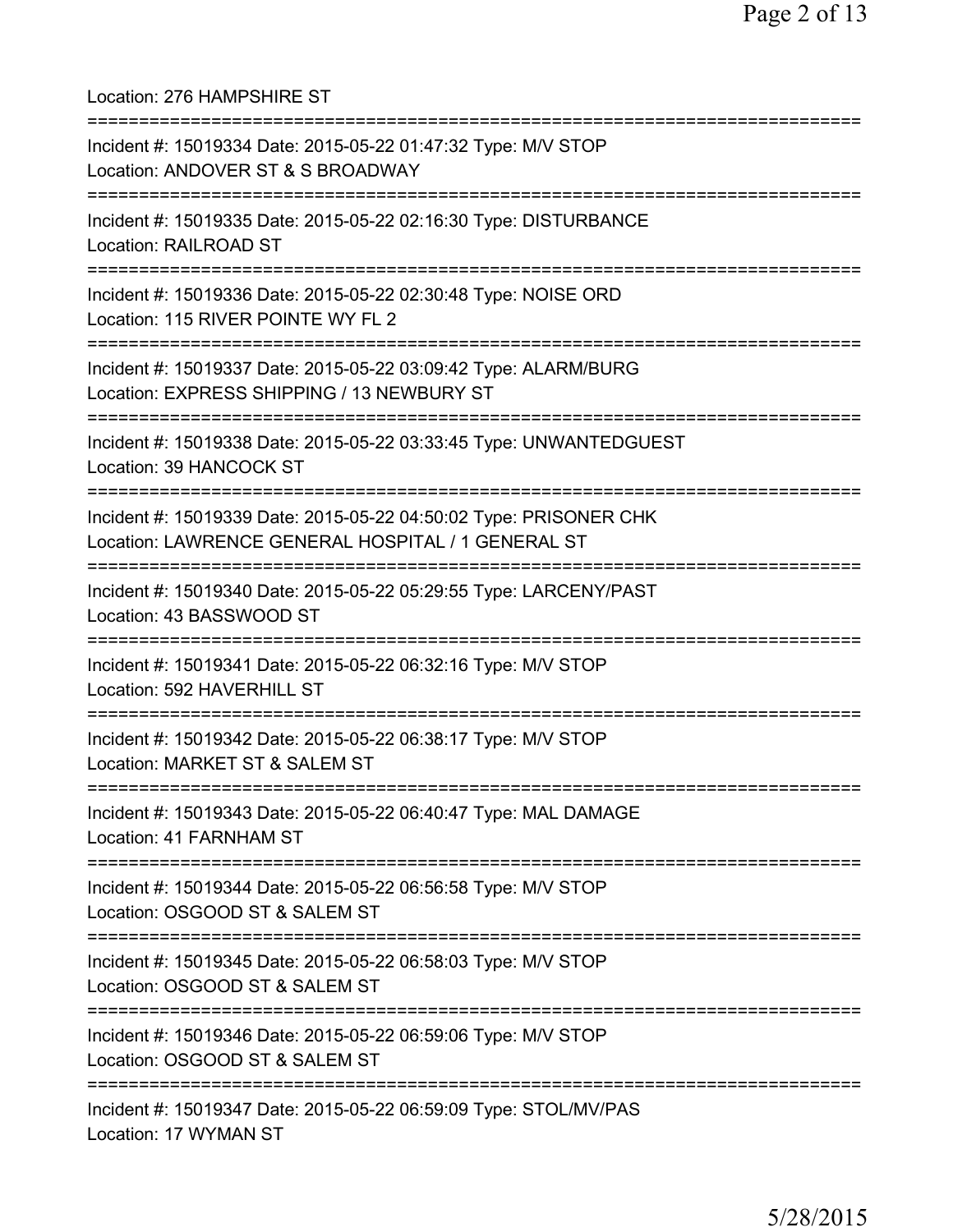| Incident #: 15019348 Date: 2015-05-22 07:07:18 Type: M/V STOP<br>Location: 39 PEARL ST                                                 |
|----------------------------------------------------------------------------------------------------------------------------------------|
| Incident #: 15019349 Date: 2015-05-22 07:21:34 Type: M/V STOP<br>Location: AMES ST & HUDSON AV                                         |
| Incident #: 15019350 Date: 2015-05-22 07:27:08 Type: ALARMS<br>Location: LARA RESD / 8 DANFORTH ST                                     |
| Incident #: 15019351 Date: 2015-05-22 07:38:31 Type: M/V STOP<br>Location: BRADFORD ST & BROADWAY                                      |
| ==========================<br>Incident #: 15019352 Date: 2015-05-22 07:39:14 Type: INVESTIGATION<br>Location: 90 LOWELL ST             |
| Incident #: 15019353 Date: 2015-05-22 07:41:35 Type: SUS PERS/MV<br>Location: HAVERHILL ST & IRENE ST                                  |
| Incident #: 15019354 Date: 2015-05-22 07:46:03 Type: AUTO ACC/NO PI<br>Location: 24 SMITH ST<br>====================================== |
| Incident #: 15019355 Date: 2015-05-22 07:49:50 Type: M/V STOP<br>Location: AMESBURY ST & CANAL ST<br>:========================         |
| Incident #: 15019356 Date: 2015-05-22 07:53:25 Type: B&E/MV/PAST<br>Location: 397 HAMPSHIRE ST                                         |
| Incident #: 15019357 Date: 2015-05-22 07:58:12 Type: M/V STOP<br>Location: LAWRENCE ST & METHUEN ST                                    |
| Incident #: 15019358 Date: 2015-05-22 08:05:26 Type: 209A/VIOLATION<br>Location: 270 CANAL ST #608                                     |
| Incident #: 15019359 Date: 2015-05-22 08:13:20 Type: M/V STOP<br>Location: LAWRENCE ST & LOWELL ST<br>===============================  |
| Incident #: 15019360 Date: 2015-05-22 08:14:20 Type: M/V STOP<br>Location: AMES ST & LOWELL ST                                         |
| ===========================<br>Incident #: 15019361 Date: 2015-05-22 08:27:58 Type: M/V STOP<br>Location: HAVERHILL ST & JACKSON ST    |
|                                                                                                                                        |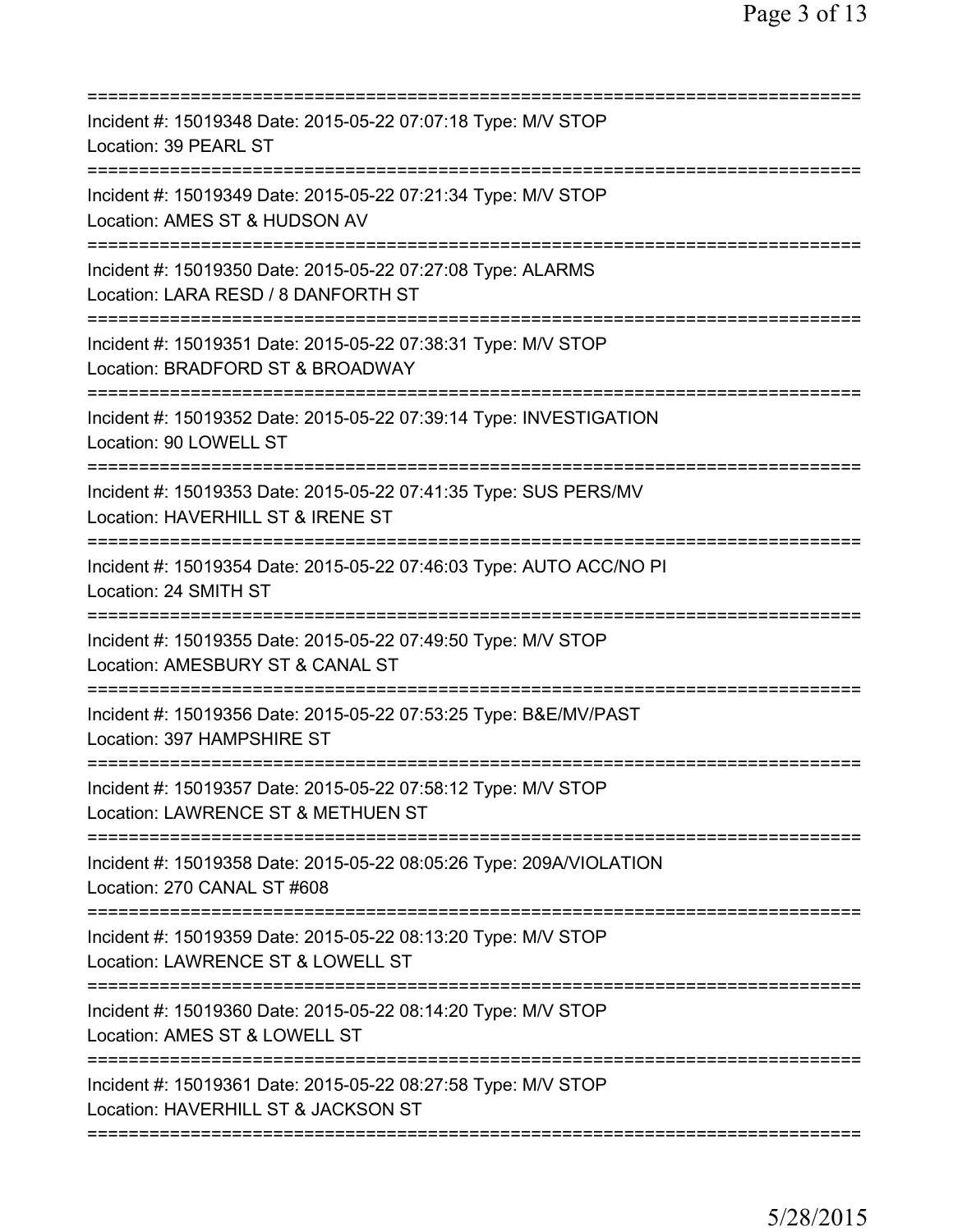Incident #: 15019362 Date: 2015-05-22 08:32:12 Type: ALARMS Location: JIMINEZ RESD. / 50 TEWKSBURY ST =========================================================================== Incident #: 15019363 Date: 2015-05-22 08:37:11 Type: SUS PERS/MV Location: CARRIBBEAN BAKERY / 205 BROADWAY =========================================================================== Incident #: 15019364 Date: 2015-05-22 08:48:33 Type: TRESPASSING Location: 243 HIGH ST =========================================================================== Incident #: 15019365 Date: 2015-05-22 09:01:31 Type: M/V STOP Location: AMES ST & LOWELL ST =========================================================================== Incident #: 15019366 Date: 2015-05-22 09:02:14 Type: M/V STOP Location: AMES ST & LOWELL ST =========================================================================== Incident #: 15019367 Date: 2015-05-22 09:07:10 Type: UNWANTEDGUEST Location: 42 UNION ST FL 2ND =========================================================================== Incident #: 15019368 Date: 2015-05-22 09:11:51 Type: SUS PERS/MV Location: 62 WEARE ST =========================================================================== Incident #: 15019369 Date: 2015-05-22 09:12:56 Type: MISSING PERS Location: 12 WILLOW ST #2 =========================================================================== Incident #: 15019370 Date: 2015-05-22 09:23:42 Type: CK WELL BEING Location: 326 BROADWAY =========================================================================== Incident #: 15019371 Date: 2015-05-22 09:31:49 Type: HARASSMENT Location: OLIVER SCHOOL / 183 HAVERHILL ST =========================================================================== Incident #: 15019372 Date: 2015-05-22 09:37:00 Type: SHOPLIFTING Location: DEMOULAS MARKET / 700 ESSEX ST =========================================================================== Incident #: 15019373 Date: 2015-05-22 10:10:50 Type: INVESTIGATION Location: 70 N PARISH RD =========================================================================== Incident #: 15019374 Date: 2015-05-22 10:18:01 Type: PARK & WALK Location: BROADWAY & ESSEX ST =========================================================================== Incident #: 15019375 Date: 2015-05-22 10:30:57 Type: 209A/SERVE Location: 36 AVON ST =========================================================================== Incident #: 15019376 Date: 2015-05-22 10:32:32 Type: 209A/SERVE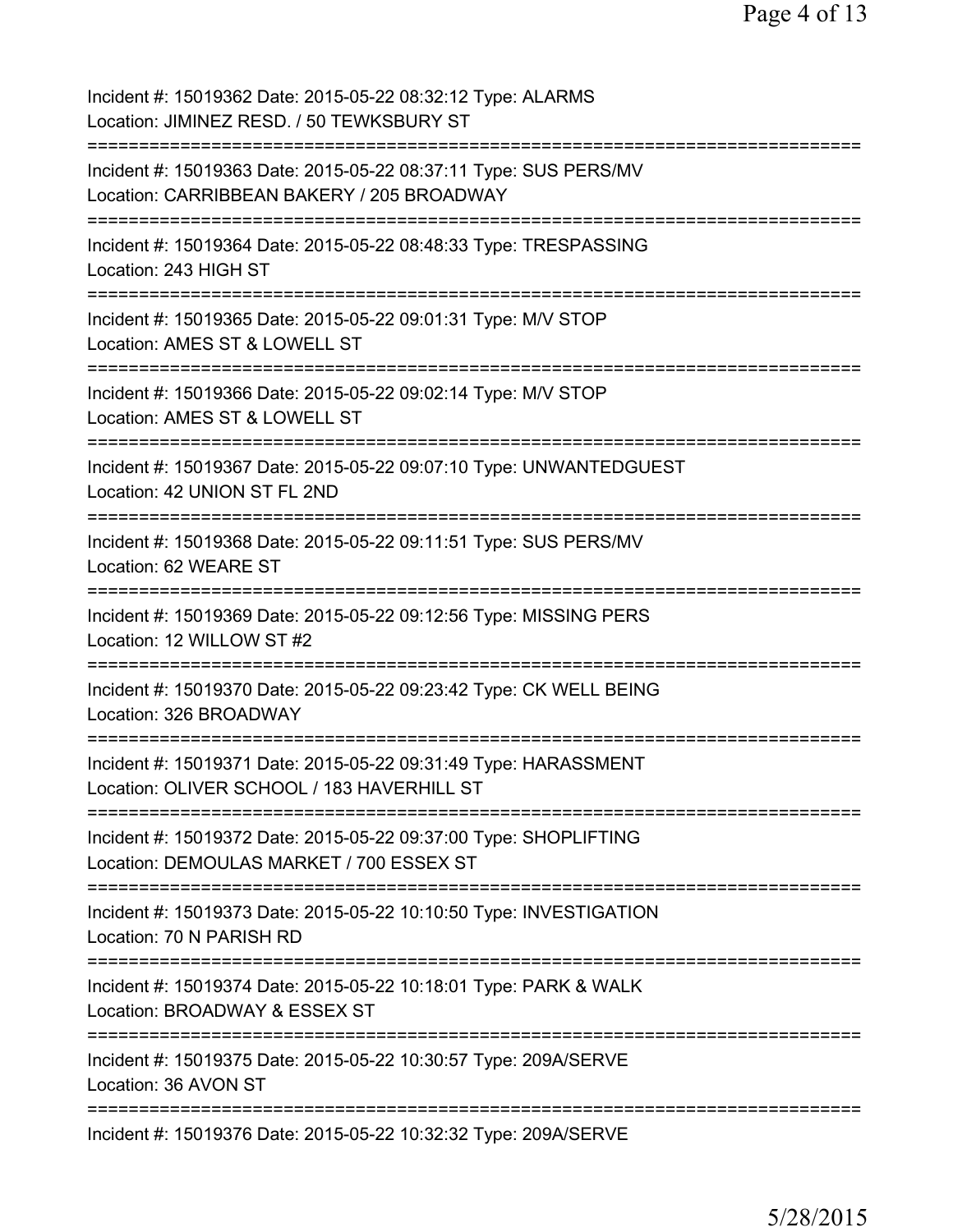| Location: 127 FARNHAM ST<br>=======================                                                                                                  |
|------------------------------------------------------------------------------------------------------------------------------------------------------|
| Incident #: 15019377 Date: 2015-05-22 10:37:28 Type: ALARM/BURG<br>Location: 16 OHIO AV<br>================================                          |
| Incident #: 15019378 Date: 2015-05-22 10:46:44 Type: 209A/SERVE<br>Location: 370 S UNION ST #2                                                       |
| Incident #: 15019379 Date: 2015-05-22 10:49:04 Type: STOL/MV/PAS<br>Location: 157 SPRUCE ST                                                          |
| Incident #: 15019380 Date: 2015-05-22 10:53:16 Type: CK WELL BEING<br>Location: 12 WILLOW ST                                                         |
| Incident #: 15019381 Date: 2015-05-22 11:06:06 Type: KEEP PEACE<br>Location: 39 TRENTON ST                                                           |
| Incident #: 15019382 Date: 2015-05-22 11:28:52 Type: ALARM/BURG<br>Location: 6 ADAMS ST                                                              |
| Incident #: 15019383 Date: 2015-05-22 11:33:21 Type: 209A/SERVE<br>Location: 1 FRONT ST                                                              |
| Incident #: 15019384 Date: 2015-05-22 11:35:37 Type: ALARM/BURG<br>Location: 163 LAWRENCE ST                                                         |
| Incident #: 15019386 Date: 2015-05-22 11:35:50 Type: NEIGHBOR PROB<br>Location: 45 KINGSTON ST                                                       |
| ======================================<br>Incident #: 15019385 Date: 2015-05-22 11:40:05 Type: ASSSIT OTHER PD<br>Location: ANDOVER ST & PHILLIPS ST |
| :=============================<br>Incident #: 15019387 Date: 2015-05-22 11:41:21 Type: M/V STOP<br>Location: 439 HAMPSHIRE ST                        |
| Incident #: 15019388 Date: 2015-05-22 11:51:11 Type: RECOV/STOL/MV<br>Location: 10 HIGHGATE ST                                                       |
| Incident #: 15019389 Date: 2015-05-22 11:51:50 Type: GENERAL SERV<br>Location: 1 GENERAL ST                                                          |
| Incident #: 15019390 Date: 2015-05-22 12:11:19 Type: AUTO ACC/UNK PI<br>Location: FERRY ST & MARSTON ST                                              |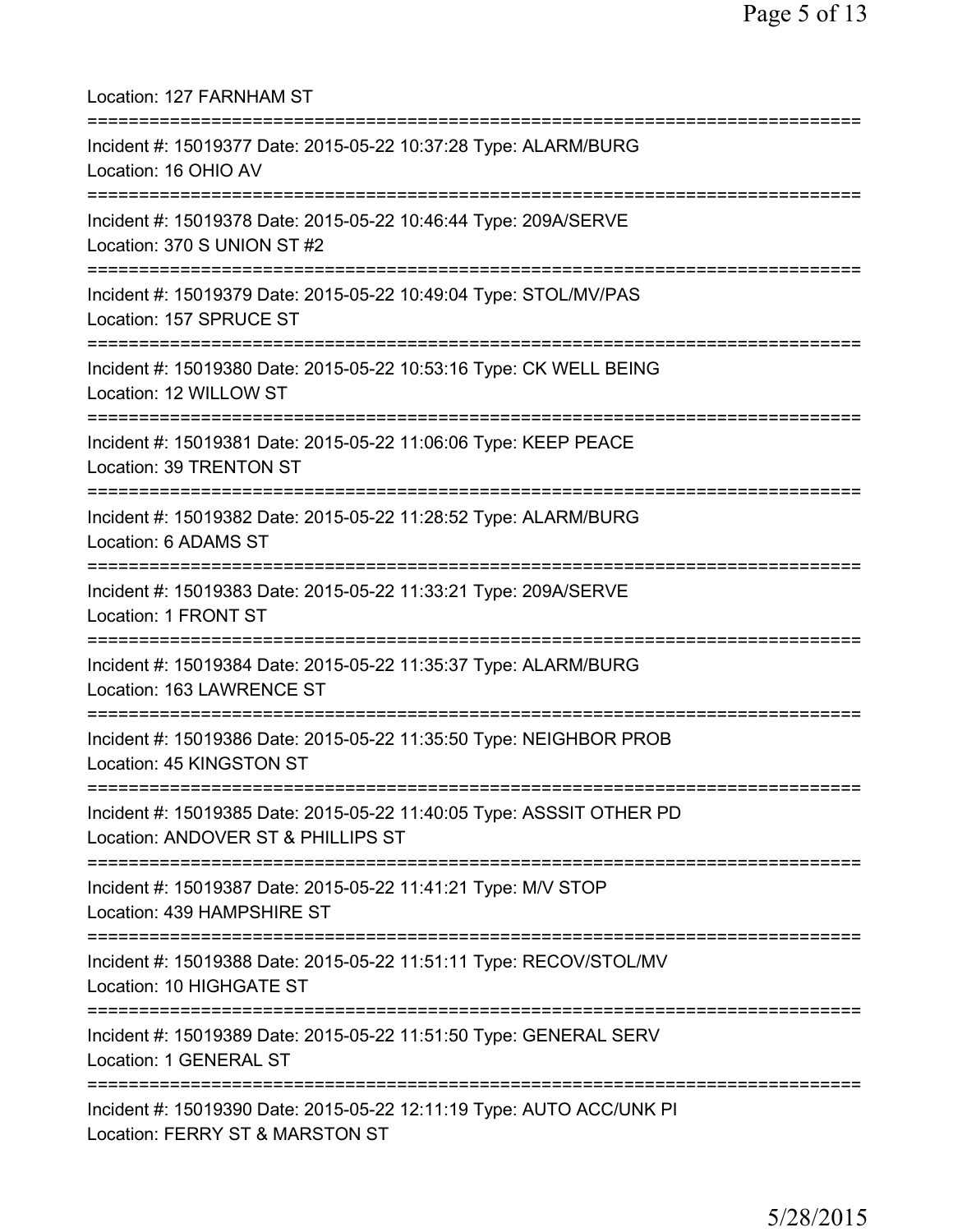| Incident #: 15019391 Date: 2015-05-22 12:14:17 Type: 209A/SERVE<br>Location: 30 GROTON ST #207              |
|-------------------------------------------------------------------------------------------------------------|
| Incident #: 15019392 Date: 2015-05-22 12:14:58 Type: 209A/SERVE<br>Location: 114 WALNUT ST                  |
| Incident #: 15019394 Date: 2015-05-22 12:23:31 Type: A&B D/W/ PROG<br>Location: SANTANA AUTO / 354 WATER ST |
| Incident #: 15019393 Date: 2015-05-22 12:23:47 Type: 209A/SERVE<br>Location: 495 HAMPSHIRE ST               |
| Incident #: 15019395 Date: 2015-05-22 12:28:48 Type: AUTO ACC/NO PI<br>Location: MT VERNON ST & S BROADWAY  |
| Incident #: 15019396 Date: 2015-05-22 12:33:57 Type: SUS PERS/MV<br>Location: MARKET ST & S UNION ST        |
| Incident #: 15019397 Date: 2015-05-22 12:43:35 Type: SHOTS FIRED<br>Location: HOWARD ST & PLEASANT ST       |
| Incident #: 15019398 Date: 2015-05-22 12:52:47 Type: TOW/REPOSSED<br>Location: 70 DRACUT ST                 |
| Incident #: 15019399 Date: 2015-05-22 12:54:18 Type: SHOPLIFTING<br>Location: MARSHALLS / 73 WINTHROP AV    |
| Incident #: 15019400 Date: 2015-05-22 12:56:28 Type: SPECIAL CHECK<br>Location: 27 BUTLER ST                |
| Incident #: 15019401 Date: 2015-05-22 13:05:15 Type: SPECIAL CHECK<br>Location: 3 RESERVOIR DR              |
| Incident #: 15019402 Date: 2015-05-22 13:10:12 Type: SUS PERS/MV<br>Location: 16 CAMPO SECO ST              |
| Incident #: 15019403 Date: 2015-05-22 13:19:20 Type: SPECIAL CHECK<br>Location: 64 GREENWOOD ST             |
| Incident #: 15019404 Date: 2015-05-22 13:23:26 Type: DISTURBANCE<br>Location: CONCORD ST & FRANKLIN ST      |
|                                                                                                             |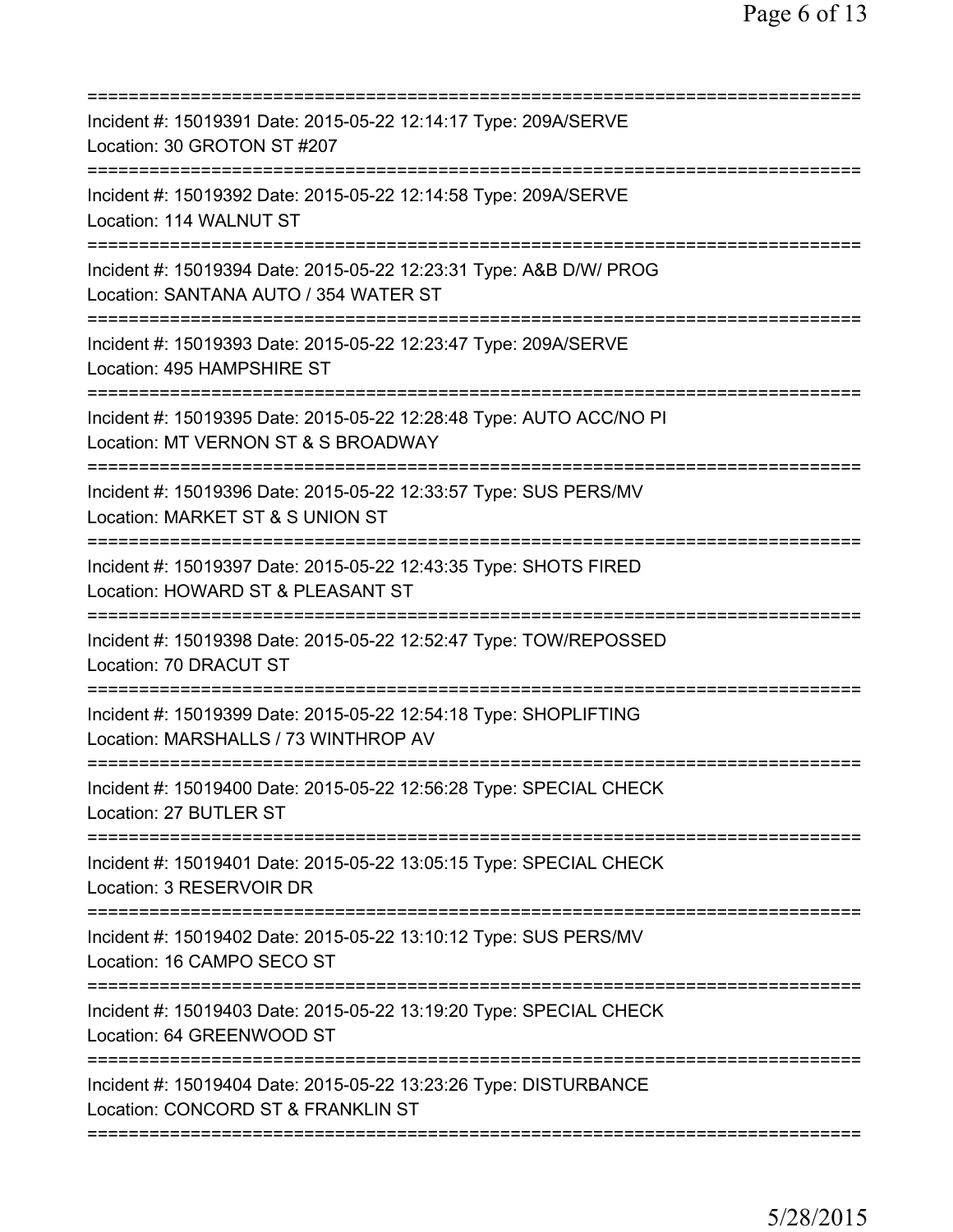| Incident #: 15019405 Date: 2015-05-22 13:26:32 Type: TOW OF M/V<br>Location: DAIRY QUEEN / 190 S UNION ST                                 |
|-------------------------------------------------------------------------------------------------------------------------------------------|
| Incident #: 15019406 Date: 2015-05-22 13:30:29 Type: MAL DAMAGE<br>Location: 156 EXCHANGE ST                                              |
| Incident #: 15019407 Date: 2015-05-22 13:35:15 Type: SPECIAL CHECK<br>Location: 6 ESSEX AV                                                |
| Incident #: 15019408 Date: 2015-05-22 13:42:30 Type: SUS PERS/MV<br>Location: 15 DOYLE ST                                                 |
| Incident #: 15019410 Date: 2015-05-22 13:43:05 Type: INVESTIGATION<br>Location: 32 LAWRENCE ST #49                                        |
| Incident #: 15019409 Date: 2015-05-22 13:47:01 Type: E911 HANGUP<br>Location: SALON MOTO BEAUTY / 778 ESSEX ST<br>=================       |
| Incident #: 15019411 Date: 2015-05-22 13:49:33 Type: DISTURBANCE<br>Location: HENNESSEY SCHOOL / 122 HANCOCK ST                           |
| Incident #: 15019412 Date: 2015-05-22 14:03:23 Type: SPECIAL CHECK<br>Location: 54 NEWBURY ST                                             |
| Incident #: 15019413 Date: 2015-05-22 14:11:40 Type: LOUD NOISE<br>Location: MARKET ST & PARKER ST                                        |
| Incident #: 15019414 Date: 2015-05-22 14:14:37 Type: HIT & RUN M/V<br>Location: 13 GROVE ST                                               |
| Incident #: 15019415 Date: 2015-05-22 14:16:56 Type: MISSING PERS<br>Location: 10 ABBOTT ST                                               |
| Incident #: 15019416 Date: 2015-05-22 14:21:37 Type: INVESTIGATION<br>Location: 91 BROADWAY (METHUEN MA)<br>============================= |
| Incident #: 15019417 Date: 2015-05-22 14:25:25 Type: DISTURBANCE<br>Location: ELM ST & NEWBURY ST                                         |
| Incident #: 15019418 Date: 2015-05-22 14:49:59 Type: MV/BLOCKING<br>Location: 640 ANDOVER ST                                              |
| ======================================<br>Incident #: 15019419 Date: 2015-05-22 14:58:12 Type: TOW/REPOSSED                               |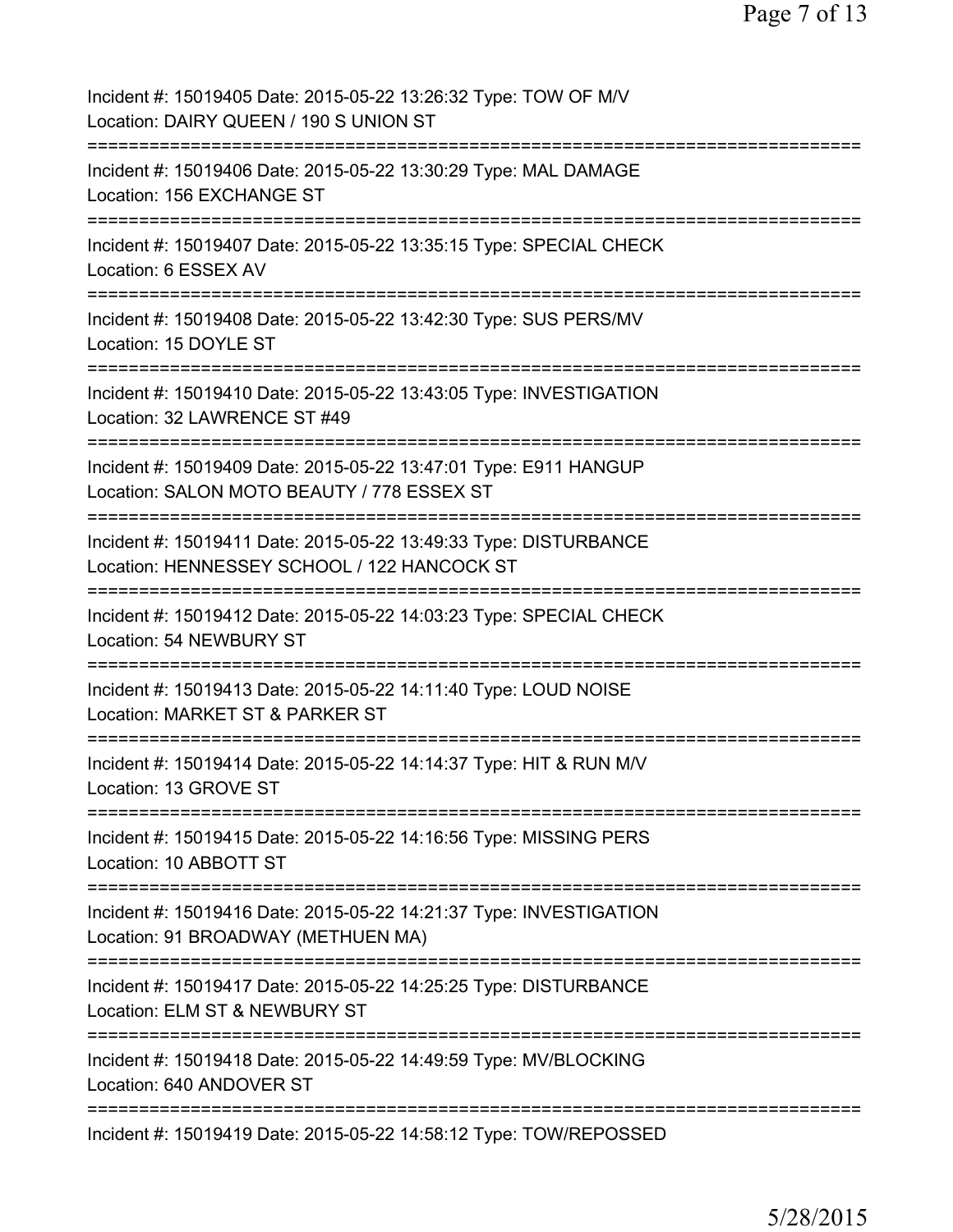| Location: 94 ANDOVER ST                                                                                                                   |
|-------------------------------------------------------------------------------------------------------------------------------------------|
| Incident #: 15019420 Date: 2015-05-22 14:59:55 Type: SUS PERS/MV<br>Location: 50 BROADWAY<br>================================             |
| Incident #: 15019421 Date: 2015-05-22 15:01:08 Type: CK WELL BEING<br>Location: 280 MERRIMACK ST                                          |
| Incident #: 15019422 Date: 2015-05-22 15:11:12 Type: SUS PERS/MV<br>Location: BELKNAP ST & DANA ST                                        |
| Incident #: 15019423 Date: 2015-05-22 15:48:47 Type: UNWANTEDGUEST<br>Location: 50 WINTHROP AV                                            |
| Incident #: 15019424 Date: 2015-05-22 15:50:36 Type: NOTIFICATION<br>Location: 59 WHITE ST                                                |
| Incident #: 15019425 Date: 2015-05-22 15:53:15 Type: NOISE ORD<br>Location: 154 OLIVE AV<br>------------------------------                |
| Incident #: 15019426 Date: 2015-05-22 16:05:04 Type: UNKNOWN PROB<br>Location: 120 MYRTLE ST #1<br>;===============================       |
| Incident #: 15019427 Date: 2015-05-22 16:58:27 Type: DOMESTIC/PROG<br>Location: 628 LOWELL ST                                             |
| Incident #: 15019428 Date: 2015-05-22 17:23:55 Type: M/V STOP<br>Location: AMESBURY ST & LOWELL ST                                        |
| ====================================<br>Incident #: 15019429 Date: 2015-05-22 17:27:07 Type: TOW OF M/V<br>Location: 101 AMESBURY ST      |
| Incident #: 15019430 Date: 2015-05-22 17:28:43 Type: INVEST CONT<br>Location: 91 BROADWAY/METHUEN                                         |
| Incident #: 15019431 Date: 2015-05-22 17:31:16 Type: ALARM/BURG<br>Location: 25 MARSTON ST #106                                           |
| ----------------------------------<br>Incident #: 15019432 Date: 2015-05-22 17:36:37 Type: DRUG VIO<br>Location: BROOK ST PARK / BROOK ST |
| Incident #: 15019433 Date: 2015-05-22 17:39:07 Type: KEEP PEACE<br>Location: 34 BYRON AV                                                  |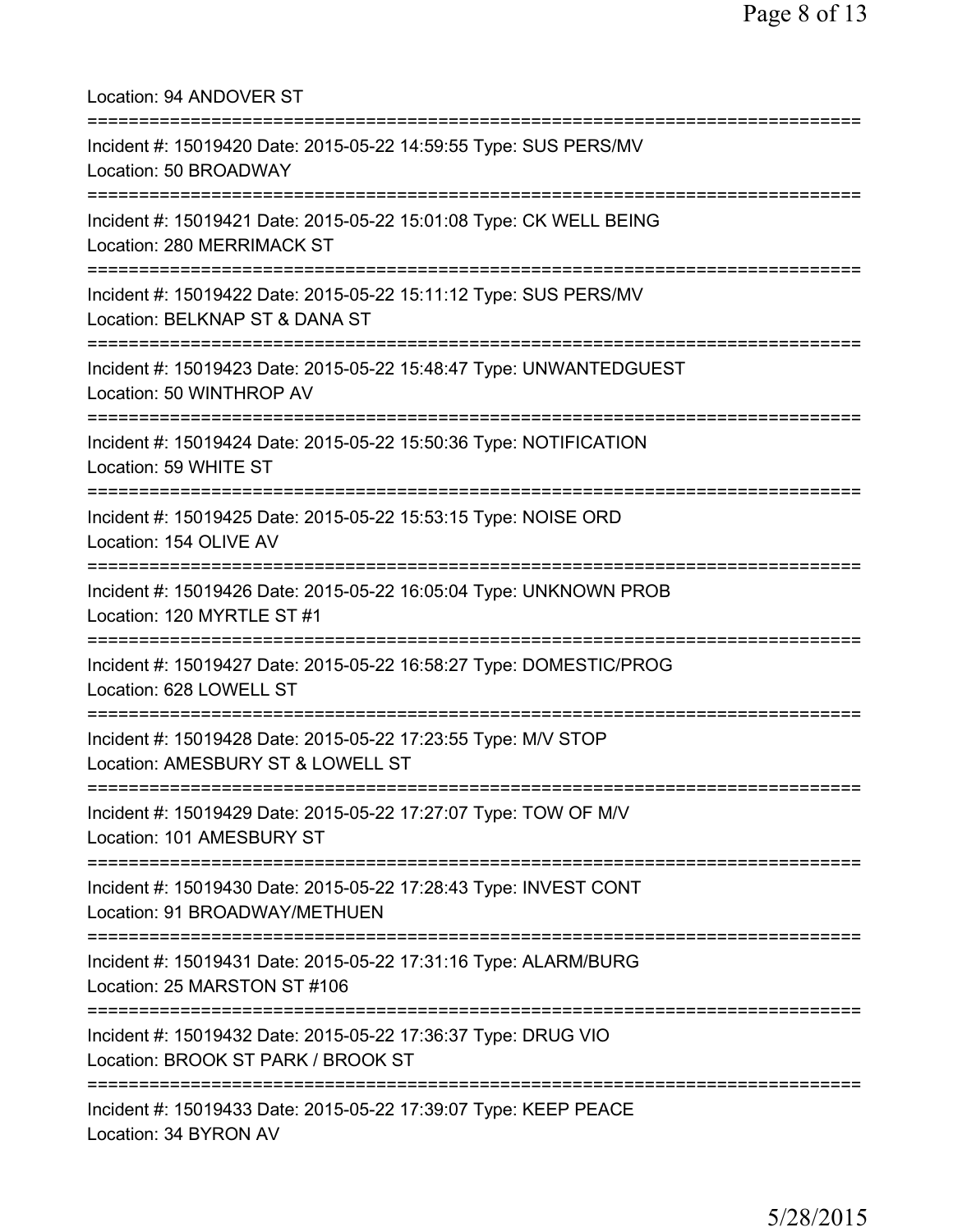| Incident #: 15019434 Date: 2015-05-22 17:39:46 Type: NOISE ORD<br>Location: 36 ROWE ST                                                 |
|----------------------------------------------------------------------------------------------------------------------------------------|
| Incident #: 15019435 Date: 2015-05-22 17:44:44 Type: AUTO ACC/NO PI<br>Location: 295 ESSEX ST                                          |
| Incident #: 15019436 Date: 2015-05-22 17:49:16 Type: DK (DRUNK)<br>Location: TERRA LUNA CAFE / 225 ESSEX ST                            |
| Incident #: 15019437 Date: 2015-05-22 17:56:52 Type: UNWANTEDGUEST<br>Location: 24 BENNINGTON ST FL 2                                  |
| Incident #: 15019438 Date: 2015-05-22 17:59:24 Type: M/V STOP<br>Location: HAVERHILL ST & LAWRENCE ST                                  |
| Incident #: 15019439 Date: 2015-05-22 18:02:34 Type: M/V STOP<br>Location: MERRIMACK ST & S BROADWAY<br>============================== |
| Incident #: 15019440 Date: 2015-05-22 18:07:35 Type: LARCENY/PAST<br>Location: BROADWAY & LOWELL ST<br>;=======================        |
| Incident #: 15019441 Date: 2015-05-22 18:10:12 Type: PARK & WALK<br><b>Location: BROADWAY AV</b>                                       |
| Incident #: 15019442 Date: 2015-05-22 18:14:34 Type: ALARM/BURG<br>Location: 25 MARSTON ST #106                                        |
| Incident #: 15019443 Date: 2015-05-22 18:18:25 Type: M/V STOP<br>Location: MERRIMACK ST & TEMPLE ST                                    |
| Incident #: 15019444 Date: 2015-05-22 18:19:09 Type: M/V STOP<br>Location: ISL ISLAND ST                                               |
| Incident #: 15019445 Date: 2015-05-22 18:22:42 Type: A&B PROG<br>Location: 161 PARK ST                                                 |
| Incident #: 15019446 Date: 2015-05-22 18:25:08 Type: M/V STOP<br>Location: RTE 114 & 495                                               |
| Incident #: 15019447 Date: 2015-05-22 18:34:59 Type: DRUG VIO<br>Location: 149 MAY ST                                                  |
|                                                                                                                                        |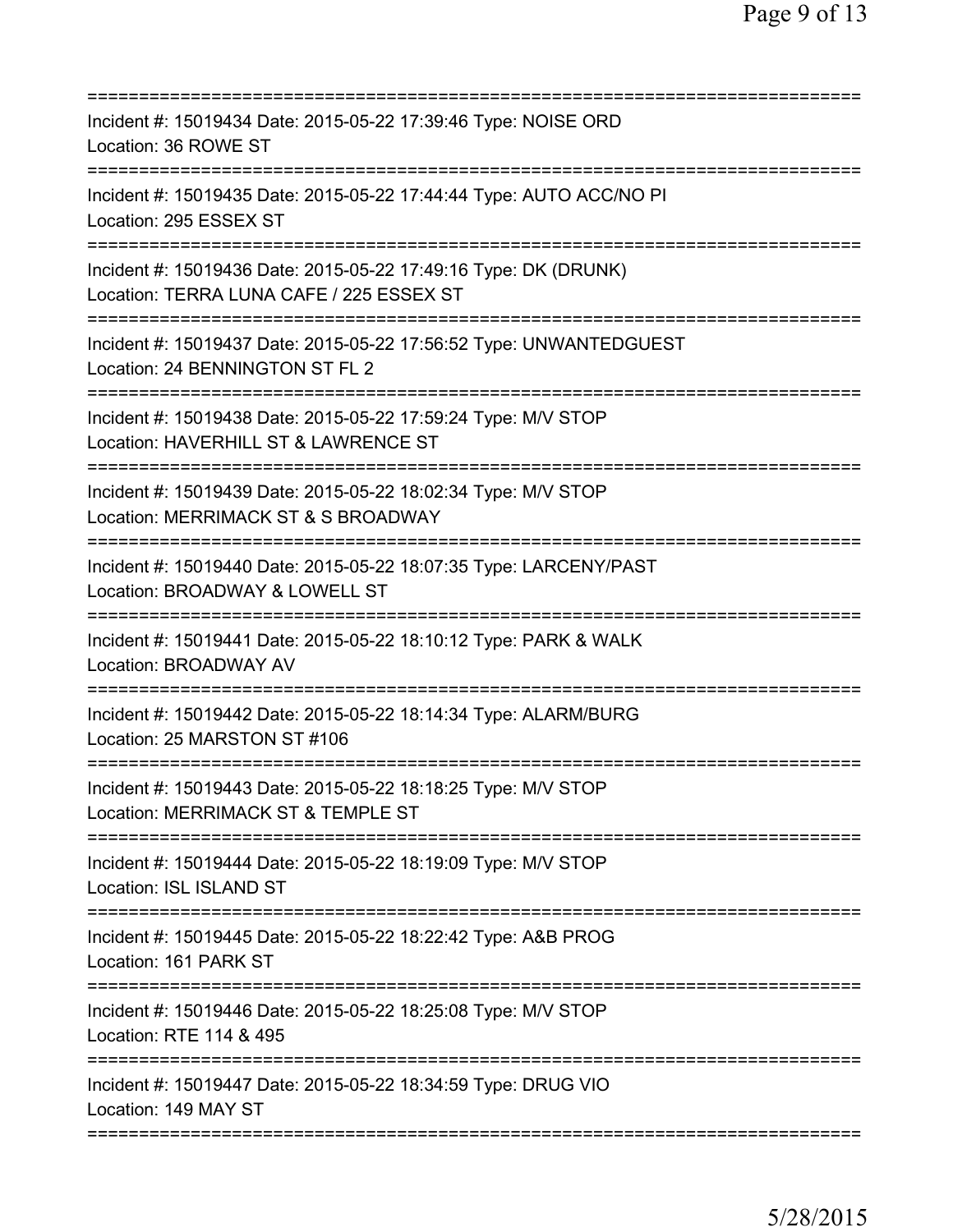| Incident #: 15019448 Date: 2015-05-22 18:37:53 Type: AUTO ACC/UNK PI<br>Location: 34 YOUNG AV                                                       |
|-----------------------------------------------------------------------------------------------------------------------------------------------------|
| Incident #: 15019449 Date: 2015-05-22 18:39:00 Type: M/V STOP<br>Location: BENNINGTON ST & MYRTLE ST                                                |
| Incident #: 15019450 Date: 2015-05-22 18:39:50 Type: UTTERING/PAST<br>Location: 90 LOWELL ST                                                        |
| Incident #: 15019451 Date: 2015-05-22 18:42:27 Type: M/V STOP<br>Location: 500 MERRIMACK ST                                                         |
| Incident #: 15019452 Date: 2015-05-22 19:02:22 Type: M/V STOP<br>Location: 61 SALEM ST                                                              |
| Incident #: 15019453 Date: 2015-05-22 19:06:56 Type: DOMESTIC/PROG<br>Location: 131 FOSTER ST FL 1                                                  |
| ======================================<br>Incident #: 15019454 Date: 2015-05-22 19:24:18 Type: HIT & RUN M/V<br>Location: E HAVERHILL ST & YOUNG AV |
| Incident #: 15019455 Date: 2015-05-22 19:33:08 Type: M/V STOP<br>Location: BROADWAY & PARK ST                                                       |
| Incident #: 15019456 Date: 2015-05-22 19:38:26 Type: MV/BLOCKING<br>Location: 8 LEXINGTON ST                                                        |
| Incident #: 15019457 Date: 2015-05-22 19:49:10 Type: M/V STOP<br>Location: 2 MUSEUM SQ                                                              |
| Incident #: 15019458 Date: 2015-05-22 20:02:39 Type: B&E/PAST<br>Location: 8 PACKARD ST                                                             |
| Incident #: 15019459 Date: 2015-05-22 20:06:53 Type: UNWANTEDGUEST<br>Location: PSYCHOLOGICAL CENTER / 87 SUMMER ST #1                              |
| Incident #: 15019460 Date: 2015-05-22 20:19:45 Type: INVEST CONT<br>Location: 172 LAWRENCE ST                                                       |
| Incident #: 15019461 Date: 2015-05-22 20:27:36 Type: CK WELL BEING<br>Location: DISCOUNT LIQUOR / 103 BROADWAY                                      |
| Incident #: 15019462 Date: 2015-05-22 20:42:33 Type: M/V STOP                                                                                       |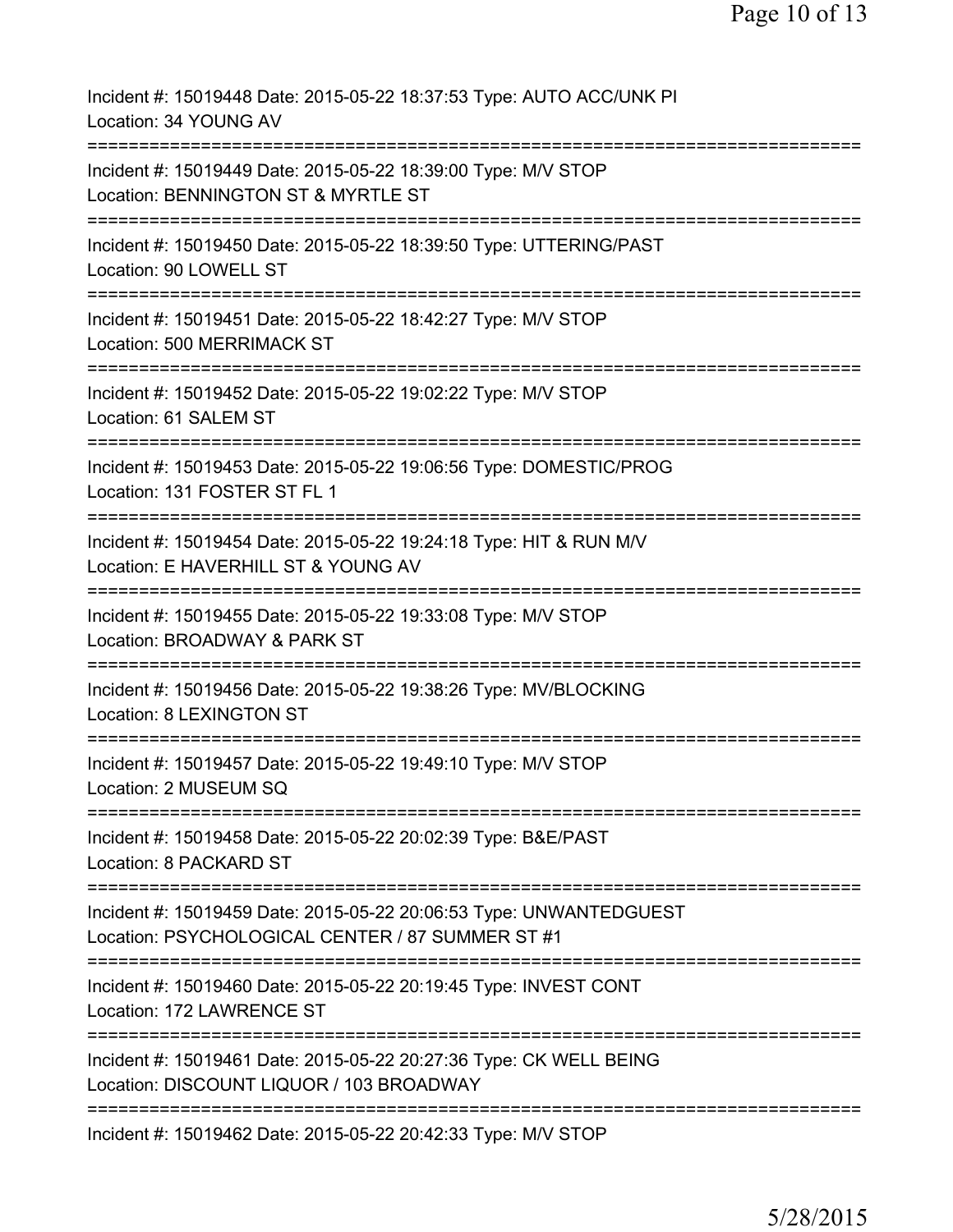Location: ONE GENERAL ST =========================================================================== Incident #: 15019463 Date: 2015-05-22 20:44:35 Type: ALARM/BURG Location: LIIV BOUTIQUE / 101 JACKSON ST =========================================================================== Incident #: 15019464 Date: 2015-05-22 20:52:13 Type: LARCENY/MV/PAST Location: 99 DRACUT ST =========================================================================== Incident #: 15019465 Date: 2015-05-22 21:02:09 Type: M/V STOP Location: HAVERHILL ST & MAY ST =========================================================================== Incident #: 15019466 Date: 2015-05-22 21:02:29 Type: M/V STOP Location: LOWELL ST & WINTER ST =========================================================================== Incident #: 15019467 Date: 2015-05-22 21:08:29 Type: MAN DOWN Location: TACO LUPITA / 500 BROADWAY =========================================================================== Incident #: 15019468 Date: 2015-05-22 21:22:01 Type: HIT & RUN M/V Location: ABBOTT ST & S UNION ST =========================================================================== Incident #: 15019469 Date: 2015-05-22 21:32:28 Type: M/V STOP Location: CENTRAL BRIDGE =========================================================================== Incident #: 15019470 Date: 2015-05-22 21:35:27 Type: MEDIC SUPPORT Location: 141 AMESBURY ST #404 =========================================================================== Incident #: 15019471 Date: 2015-05-22 21:44:45 Type: FIGHT Location: S UNION ST & SALEM ST =========================================================================== Incident #: 15019472 Date: 2015-05-22 21:56:00 Type: KEEP PEACE Location: 132 OXFORD ST FL 1 =========================================================================== Incident #: 15019473 Date: 2015-05-22 22:05:28 Type: MAN DOWN Location: 388 HAMPSHIRE ST =========================================================================== Incident #: 15019474 Date: 2015-05-22 22:12:09 Type: FIRE WORKS Location: 130 FARNHAM ST =========================================================================== Incident #: 15019475 Date: 2015-05-22 22:17:45 Type: UNKNOWN PROB Location: 103 BROADWAY =========================================================================== Incident #: 15019476 Date: 2015-05-22 22:24:40 Type: M/V STOP Location: ANDOVER ST & S BROADWAY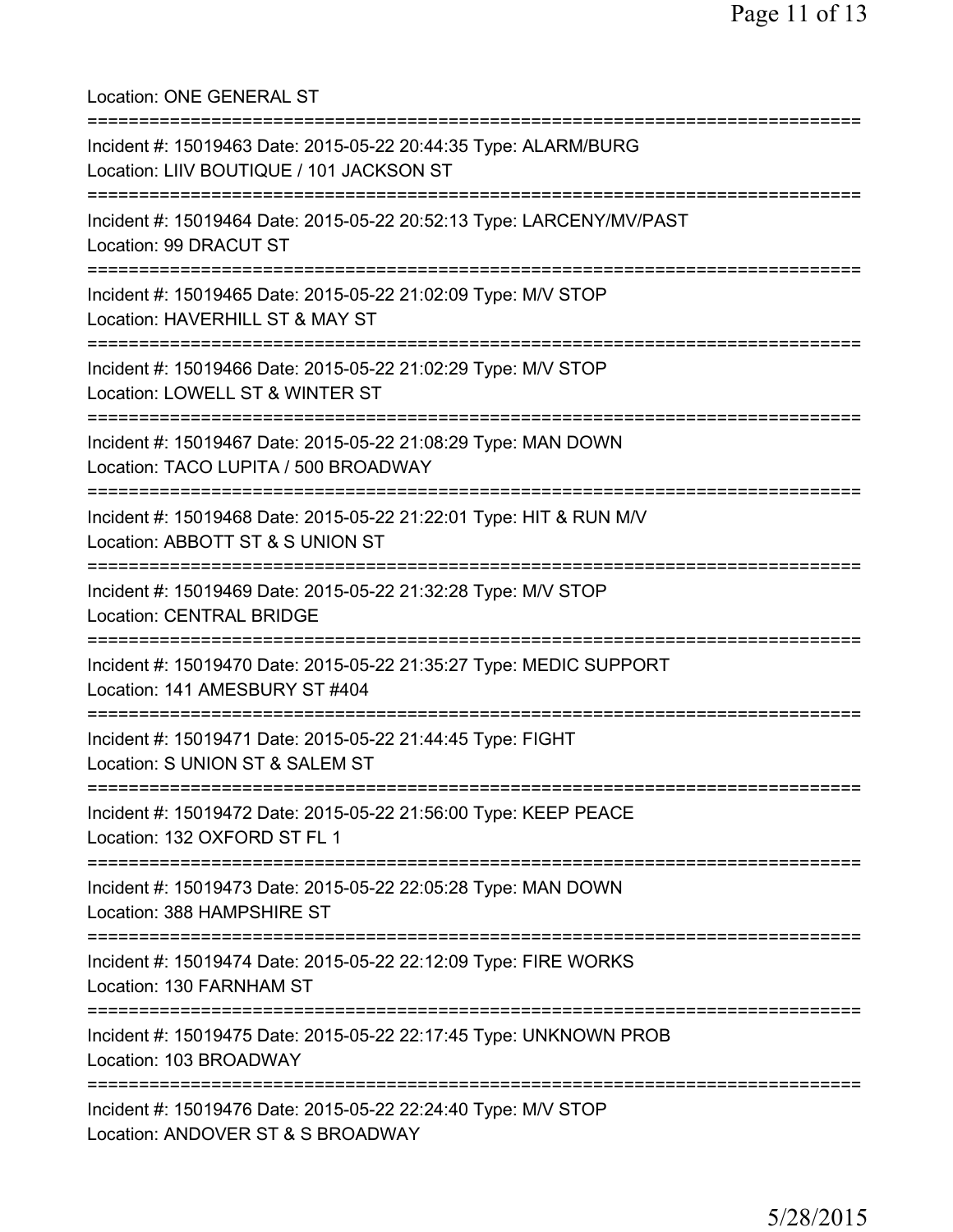| Incident #: 15019477 Date: 2015-05-22 22:27:45 Type: M/V STOP<br>Location: AMESBURY ST & METHUEN ST                                |
|------------------------------------------------------------------------------------------------------------------------------------|
| Incident #: 15019478 Date: 2015-05-22 22:35:49 Type: NOISE ORD<br>Location: 1058 ESSEX ST                                          |
| Incident #: 15019479 Date: 2015-05-22 22:42:29 Type: M/V STOP<br>Location: 205 BROADWAY                                            |
| Incident #: 15019480 Date: 2015-05-22 22:45:09 Type: M/V STOP<br>Location: MARSTON ST & STORROW ST                                 |
| ========================<br>Incident #: 15019481 Date: 2015-05-22 22:52:30 Type: ASSSIT AMBULANC<br>Location: 142 OXFORD ST FL 1   |
| Incident #: 15019482 Date: 2015-05-22 22:52:30 Type: ALARM/BURG<br>Location: 258 E HAVERHILL ST                                    |
| Incident #: 15019483 Date: 2015-05-22 23:03:13 Type: M/V STOP<br>Location: 68 PARKER ST                                            |
| Incident #: 15019484 Date: 2015-05-22 23:03:50 Type: M/V STOP<br>Location: 2 INMAN ST                                              |
| Incident #: 15019485 Date: 2015-05-22 23:10:45 Type: MISSING PERS<br>Location: 27 HANCOCK ST                                       |
| Incident #: 15019486 Date: 2015-05-22 23:11:12 Type: M/V STOP<br>Location: FARNHAM ST & PARKER ST                                  |
| Incident #: 15019487 Date: 2015-05-22 23:13:58 Type: M/V STOP<br>Location: COMMON ST & JACKSON ST                                  |
| ===============================<br>Incident #: 15019488 Date: 2015-05-22 23:14:37 Type: M/V STOP<br>Location: ESSEX ST & WINTER ST |
| Incident #: 15019489 Date: 2015-05-22 23:17:47 Type: M/V STOP<br>Location: 5 S UNION ST                                            |
| Incident #: 15019490 Date: 2015-05-22 23:18:52 Type: M/V STOP<br>Location: 2 INMAN ST                                              |
|                                                                                                                                    |